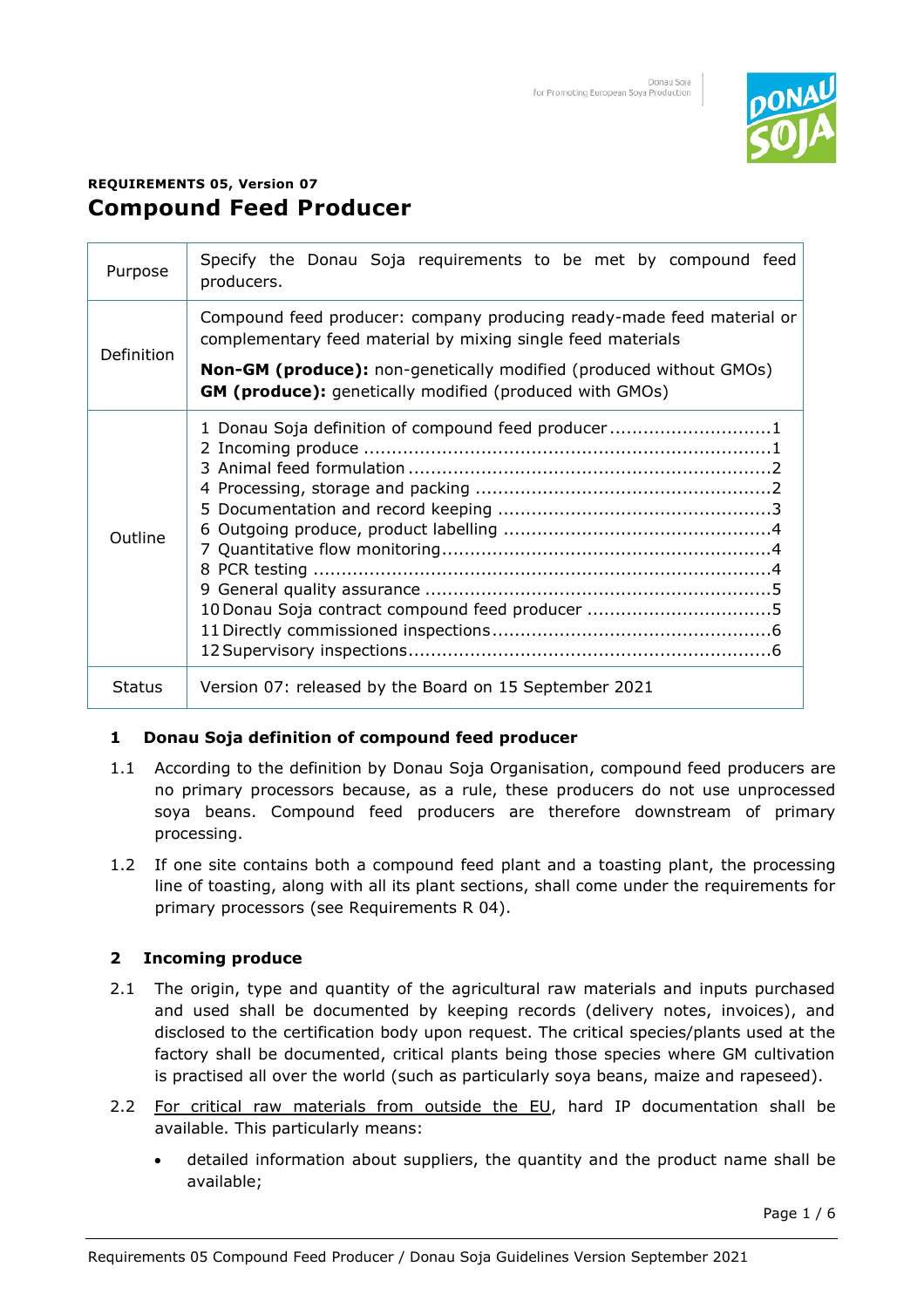

- the origin of the produce shall be verified with certificates that guarantee traceability for the certification body and are based on analytical results;
- delivery notes/invoices shall not include a GM declaration.
- 2.3 For critical raw materials from within the EU, the following documentation is available:
	- detailed information about suppliers, the quantity and the product name (Donau Soja where applicable);
	- supplier contracts and framework agreements shall not suggest that the raw material is a GM product, and shall include the Donau Soja requirements;
	- delivery notes/invoices shall not include a GM declaration;
	- the origin of the produce is traceable for the certification body.

## <span id="page-1-0"></span>**3 Animal feed formulation**

3.1 In animal feed which bears a mark stating "geeignet zur Herstellung gentechnikfreier Lebensmittel mit Donau Soja Auslobung"/"suitable for the production of GM-free food labelled as Donau Soja" or which is labelled as "Donau Soja", the total amount of soya has to be Donau Soja soya. (incl. soya components such as oil added to the animal feed).

Exemption: If the availability of individual soya components such as soya lecithin in sufficient quality cannot be ensured by at least two independent providers, other components certified as GM-free may be used on application and with the written consent of the Donau Soja Board.

3.2 Animal feed formulations and/or lot records shall be disclosed to the certification body for quantitative flow calculation.

## <span id="page-1-1"></span>**4 Processing, storage and packing**

- 4.1 The certification body shall have access to and power of audit in all relevant areas of the compound feed plant.
- 4.2 Acceptance, storage as well as internal transportation of non-GM produce shall be segregated from other/GM produce in either space or time.
- 4.3 Use of equipment for processing non-GM produce shall be segregated from other/GM produce in either space or time.
- 4.4 Standard operating procedures for spatial or chronological segregation of the flows of produce shall be available on site, and compliance with these procedures shall be documented on site.
- 4.5 All staff in the areas of incoming produce, storage, processing, packing, transportation, and outgoing produce have been trained in complying with relevant standard operating procedures.
- 4.6 The compound feed producer shall conduct a risk analysis indicating the critical points (= control points) with respect to possible GM contamination and GM carry-over. Afterwards, the company's certification body shall check the analysis document.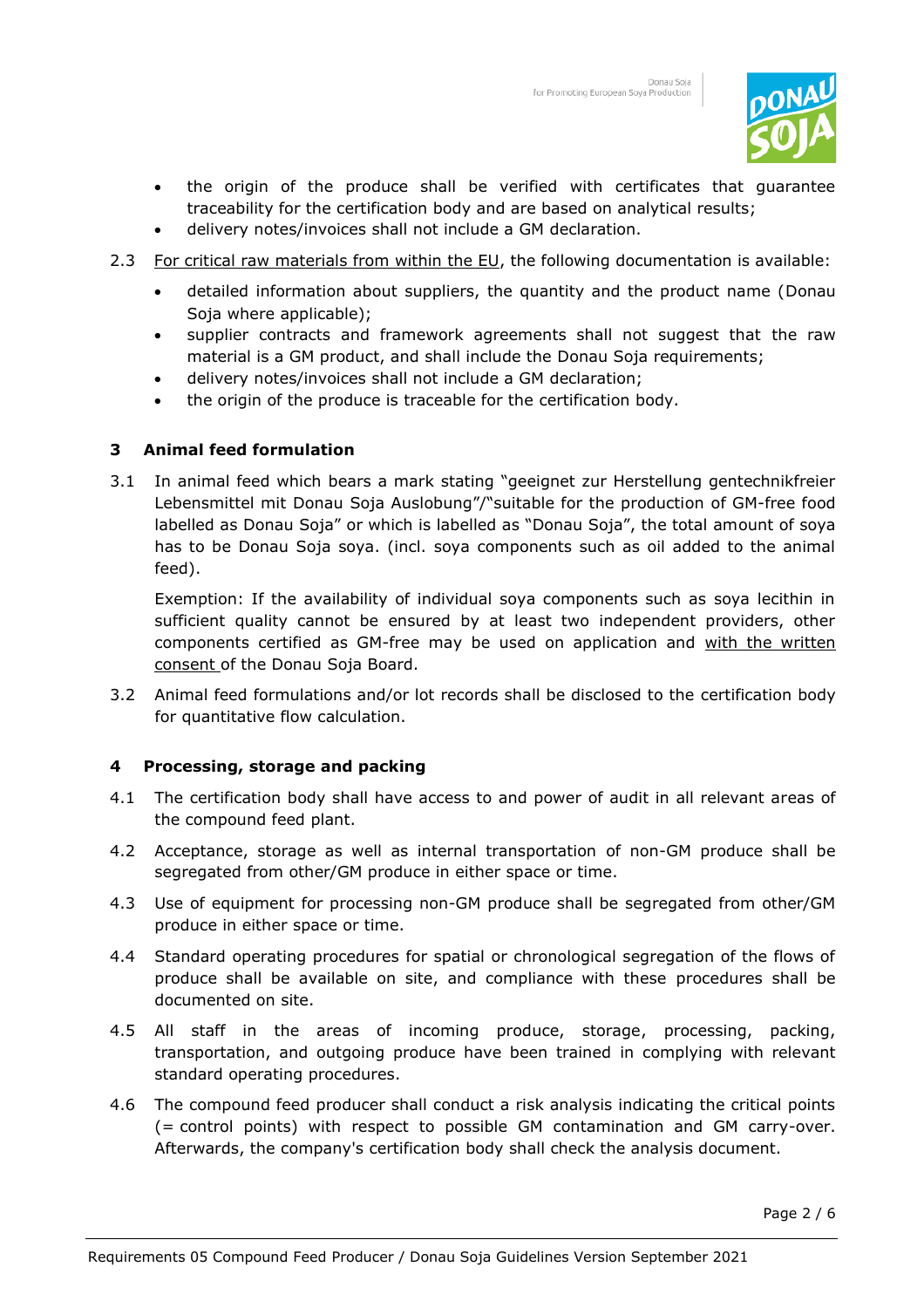

4.7 In case of dual plants (= chronological segregation between non-GM and other/GM produce): A carry-over analysis shall be conducted and documented.

## <span id="page-2-0"></span>**5 Documentation and record keeping**

- 5.1 A description of the company as well as a site plan of the plant, an organisational chart and a product flow diagram shall be available and open for inspection.
- 5.2 A list of the raw materials and suppliers as well as a list of the product catalogue and customers shall be available and open for inspection.
- 5.3 Not only incoming and outgoing produce, but also stocks and produce entering or leaving storage premises shall be quantified and recorded.
- 5.4 Standard operating procedures and documentation shall be available for the following areas:
	- separate acceptance and storage in the incoming produce department;
	- separate processing of produce;
	- measures to prevent contamination and carry-over in all areas (blenders, conveyor belts, storage depots, transport vehicles, etc.);
	- separate flow of produce in the outgoing produce department, packing;
	- charts showing the transport routes and means of transport from the factory to the customer, plus measures to prevent contamination and carry-over in this area.
- 5.5 A documentation of staff trainings for compliance with the above mentioned standard operating procedures shall be available.
- 5.6 A complete list of customers, indicating which customers have received which lots of animal feed/raw materials, shall be available and open for inspection by the certification body at any time.
- 5.7 Lot-based traceability shall be possible at any time by virtue of the company's records.

A sample "as shipped" shall be kept for each production lot in the compound feed plant at least until the specified expiry date.

- 5.8 Routine PCR sampling in the outgoing produce department (sampling plan) shall be incorporated into the compound feed producer's QM system, and include, at the least, the following information:
	- responsible staff member(s) in the compound feed plant;
	- standard operating procedure(s) for representative sampling;
	- number of quarterly composite samples depending on the size and quantity of the produced animal feed lots in the outgoing produce department;
	- preparation and storage of the retained sample of each lot;
	- name of the laboratory commissioned.
- 5.9 A plan for sampling incoming critical raw materials for PCR testing shall be available.
- 5.10 A risk-based plan for sampling non-critical raw materials for PCR testing shall be available.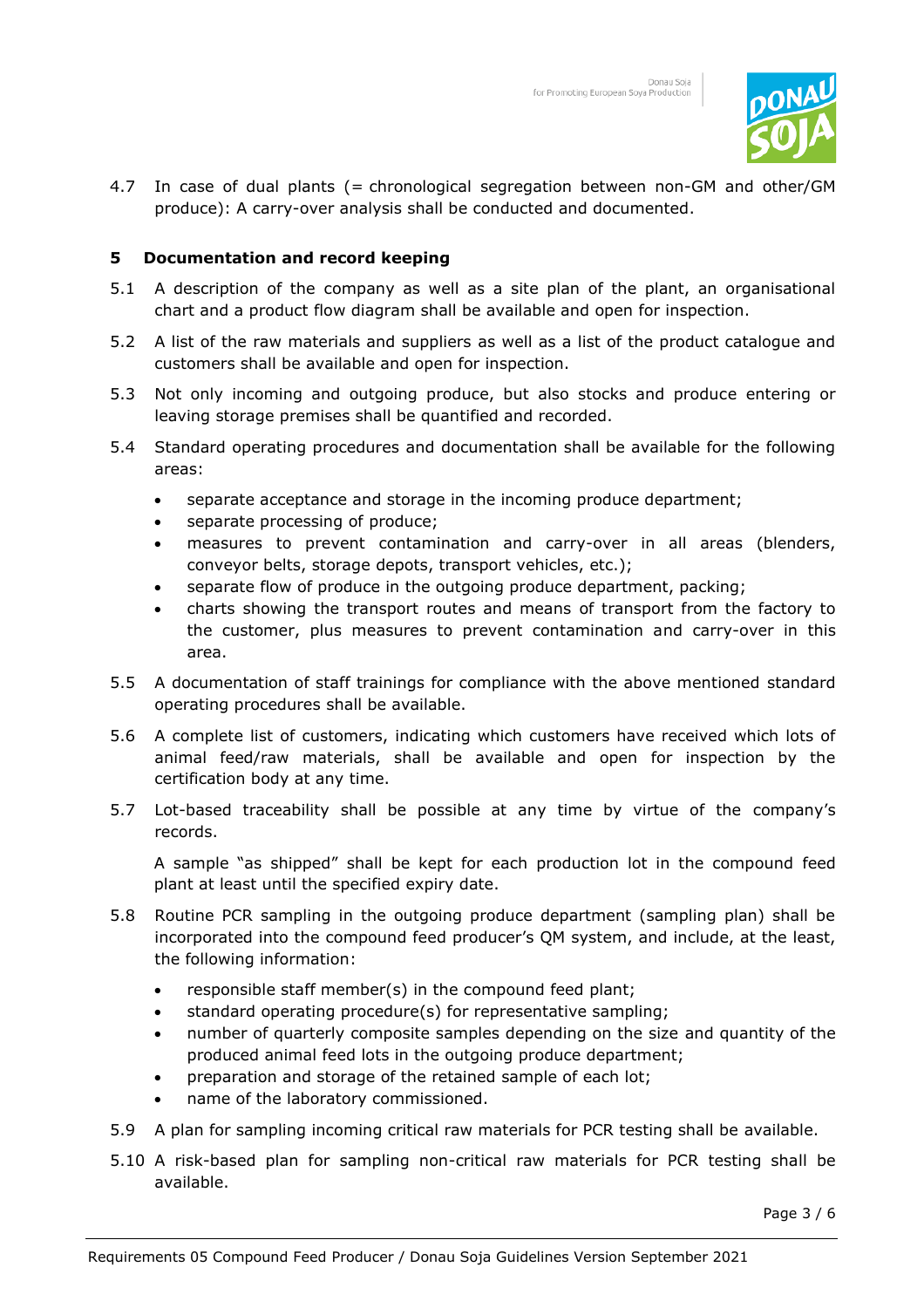

5.11 All available PCR test results shall be documented and open for inspection.

#### <span id="page-3-0"></span>**6 Outgoing produce, product labelling**

- 6.1 The type and quantity of animal feed as well as their buyers shall be precisely documented in the outgoing produce department.
- 6.2 The produce itself (packaging) as well as outgoing invoices and delivery notes shall bear a mark stating "geeignet zur Herstellung gentechnikfreier Lebensmittel mit Donau Soja Auslobung"/"suitable for the production of GM-free food labelled as Donau Soja", such mark pointing out that the relevant animal feed is suitable for the production of animal products labelled as "fed with Donau Soja".
- 6.3 Single feed material (packaging) may be labelled as "Donau Soja" if this produce is entirely (100%) made up of Donau Soja soya or a processed Donau Soja soya product such as soya bean meal.
- 6.4 Compound feed (packaging) containing soya or a processed soya product such as soya bean meal may also be labelled as "Donau Soja" if 100 % of the soya components is Donau Soja soya and all other compound feed components comply with the non-GM requirements.

#### <span id="page-3-1"></span>**7 Quantitative flow monitoring**

- 7.1 Quantitative flow shall be monitored based on actual incoming produce and produce leaving for sale or production use. The certification body shall be entitled to request and inspect individual delivery notes and invoices. The quantities shall match with due regard to the formulations used and the lot records.
- 7.2 Not just the quantitative flow of non-GM produce, but the quantitative flow of Donau Soja as well shall be checked. These checks shall be performed as specified in paragraph 7.1. The quantities shall match with due regard to the formulations used.

#### <span id="page-3-2"></span>**8 PCR testing**

- 8.1 PCR tests shall be performed in laboratories accredited in accordance with ISO standard 17025.
- 8.2 All available PCR test results shall be documented and open for inspection.
- 8.3 The results of PCR testing in accordance with the plant-specific sampling plan (see paragraph 5.8) for quarterly PCR tests shall be available.
- 8.4 The results of testing of incoming produce samples shall be available (see paragraph 5.9).
- 8.5 The results of testing of risk-based samples of non-critical raw materials shall be available (see paragraph 5.10).
- 8.6 If the PCR test detects the presence of GM content:

The contracted certification body shall be informed of the result, and the appropriate measures shall be taken depending on the GM content (lot identification, root cause analysis, marketing ban where applicable, etc.).

Page 4 / 6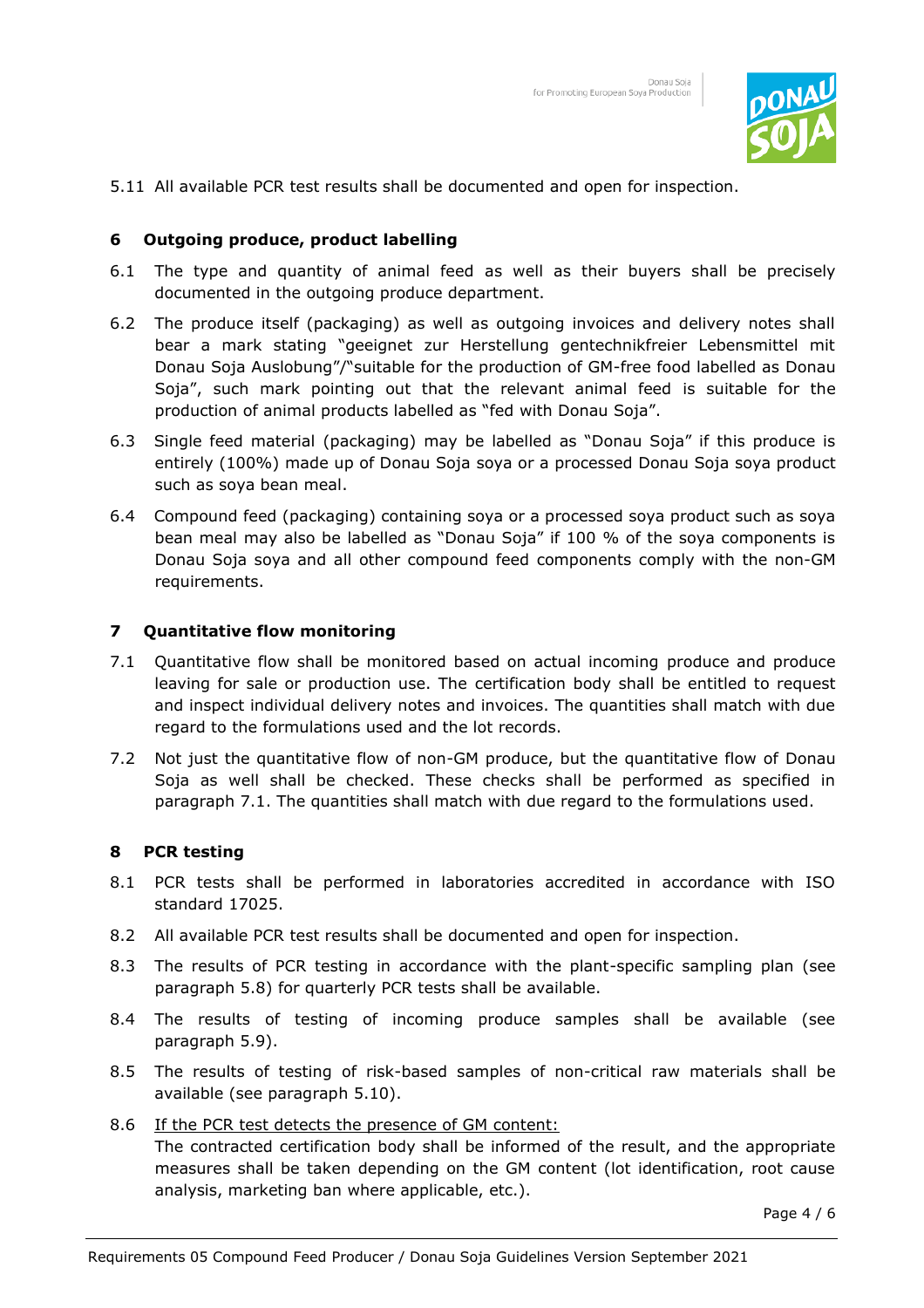

Comments on the marketing ban procedure in case of violations of GM thresholds:

In case of agricultural holdings and processors, composite samples shall be pooled.

If the PCR test result is less than 0.9 %, the individual retained samples shall be subjected to further testing, and the individual sample responsible for this result shall be identified. The compound feed producer concerned shall be informed, and the retained sample shall be tested.

If the PCR test result for the retained sample is greater than or equal to 0.9 %, the animal feed of the lot concerned shall be banned from being used for non-GM feeding immediately, and withdrawn at the expense of the compound feed producer. The lot to be delivered next to the compound feed producer shall be sampled immediately.

8.7 If the sample of a compound feed producer has a GM content of 0.9 % or more twice in a half-year period (i.e. 6 months), the producer shall submit samples for PCR testing on a weekly basis. Weekly sample is to be understood as meaning a composite sample (from several non-GM products of a single compound feed producer).

## <span id="page-4-0"></span>**9 General quality assurance**

- 9.1 For reasons of general quality assurance, all compound feed producers shall, in the field of activity of "production of compound feed material" be obliged to participate in one of the following quality assurance programmes:
	- AMA Pastus +;
	- QS audit system of the animal feed industry;
	- $GMP +;$
	- FEMAS (Feed Materials Assurance Scheme);
	- SFPS\* (Swiss Feed Production Standard);
	- QSGF Suisse\* (quality assurance for cereals/animal feed);
	- UFAS\* (Universal Feed Assurance Scheme);
	- EFISC (European Feed Ingredients Safety Certification);
	- FCA (Feed Chain Alliance Standard); or
	- another equivalent programme.

General note: Other equivalent programmes will be released as such by Donau Soja Association.

Note to \*: The standard will be recognised if the following conditions are met: A quality control plan, consisting of samples from both incoming and outgoing produce, satisfies at least the requirements of the applicable analysis plan of the AMA-feedstuff monitoring Pastus+ (version 1 valid from January 2020; annex 1 to AMA-Feedstuff guideline pastus+ and pastus+ Regulation for Small Quantities) as far as the point "sampling frequencies as well as methodology and frequency of analyses" is concerned. Inspections are performed at least once every two years. A certificate of conformity (e.g. inspection report) is provided to Donau Soja Association and/or the Donau Soja certification body upon request.

### <span id="page-4-1"></span>**10 Donau Soja contract compound feed producer**

10.1 The compound feed producer and Donau Soja Organisation shall conclude the Donau Soja compound feed producer contract on the requirements to be met by the compound feed producer.